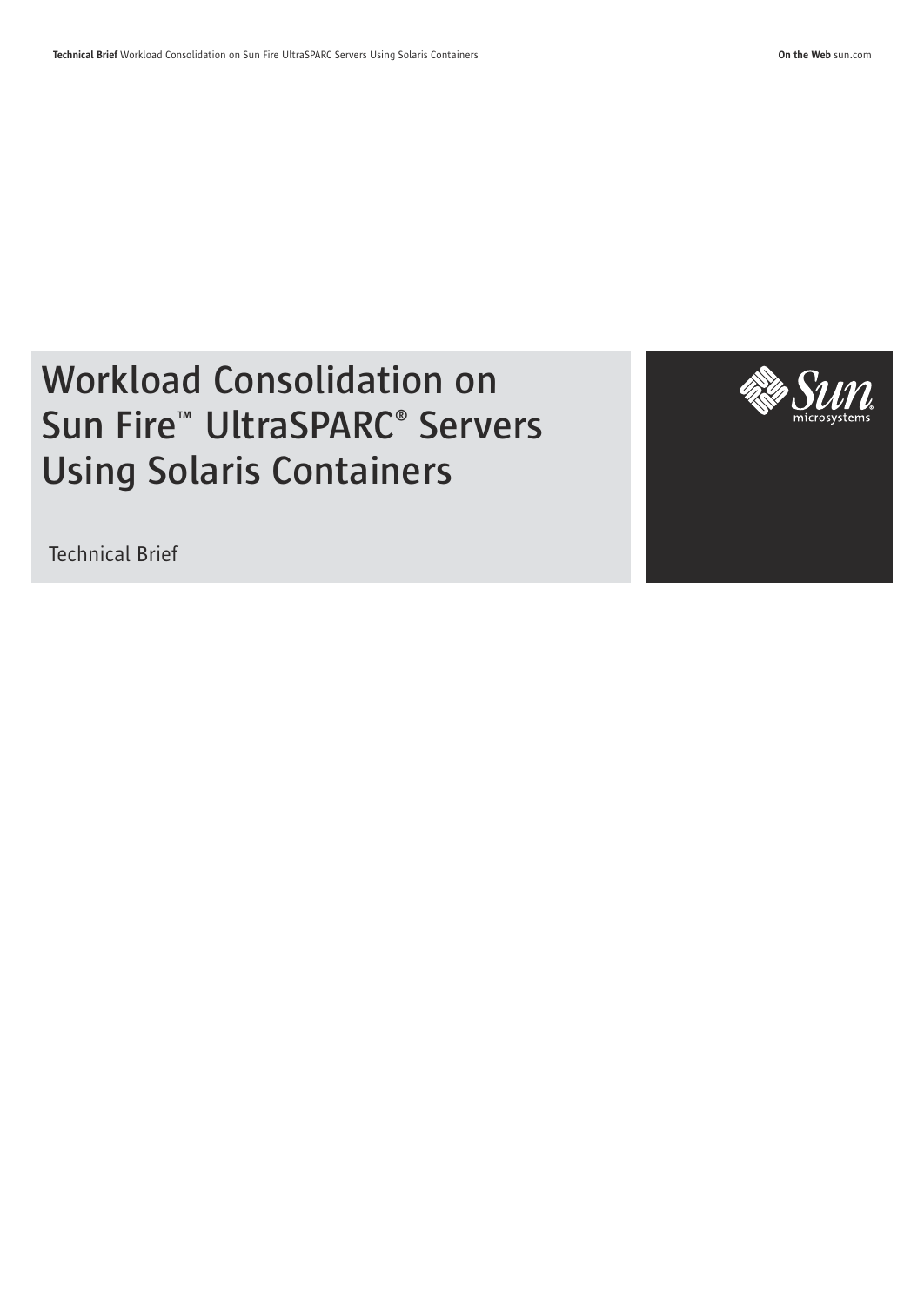# **Table of Contents**

| Increase Resource Utilization and Deliver Predictable Service Levels 3 |
|------------------------------------------------------------------------|
|                                                                        |
|                                                                        |
|                                                                        |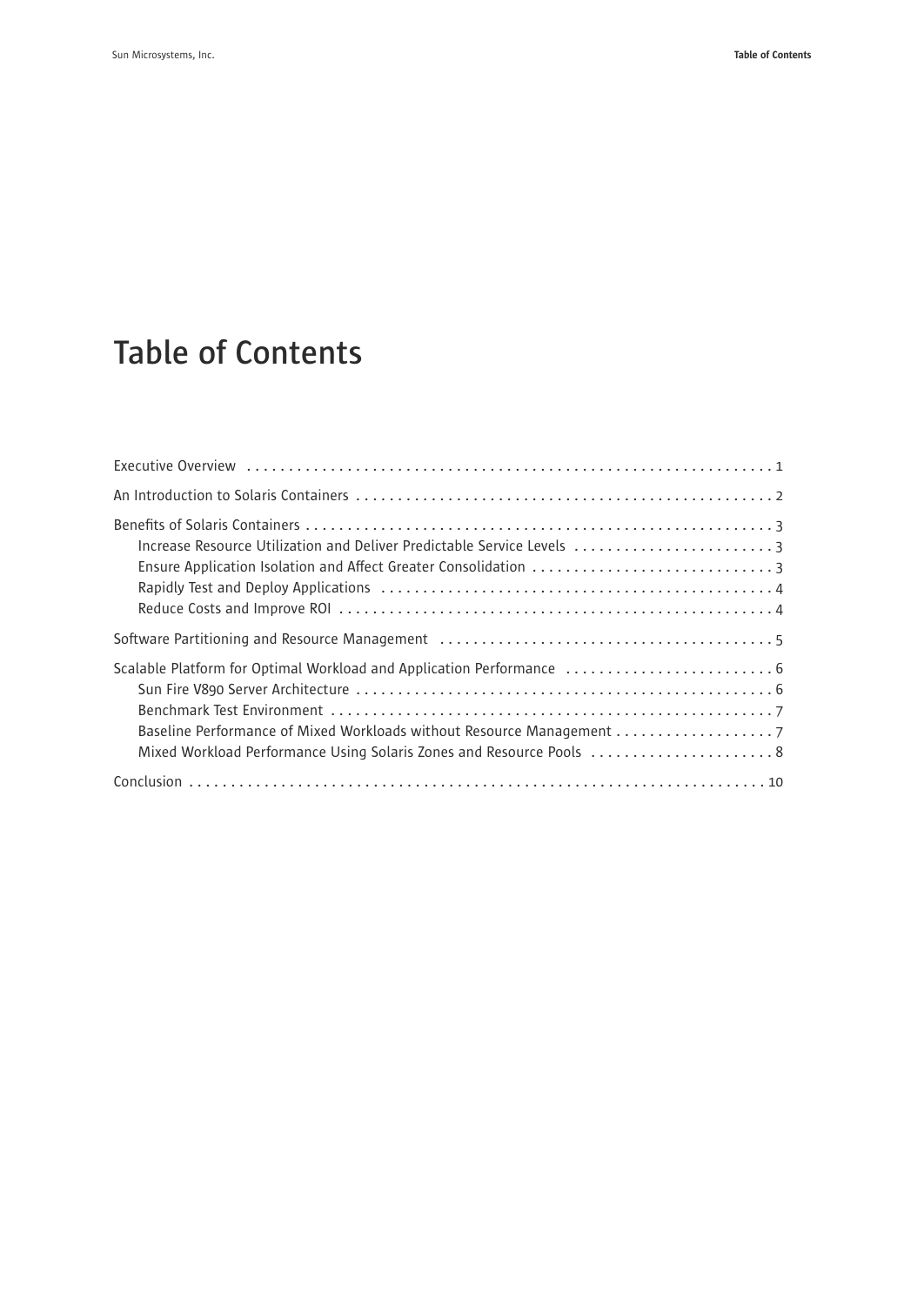### **Executive Overview**

Consolidation of enterprise applications from multiple small servers onto larger servers has become a proven means to reduce costs and better manage system resource utilization.

The chief benefits offered by information technology (IT) consolidation include:

- Increased utilization by dynamically matching system resources to workloads
- Ability to deliver predictable service levels
- Reduced costs by consolidating to fewer servers with the associated savings in floor space, power and cooling, on-going maintenance, and software licensing
- Simplified administration from improved rationalization and reduced management

Managing multiple workloads on a single system requires enterprise-class technologies such as highly scalable hardware and operating system software, resource management controls and monitoring tools, and a set of goals and policies in which to maintain preestablished service levels.

Sun offers a range of products and services that enable customers to consolidate and/or migrate applications onto midrange to high-end platforms, enabling them to achieve the benefits of increased utilization, reduced costs, and simplified administration.

Sun Enterprise™ Servers have a proven record of nearly ten years of enabling multiple applications to be effectively managed using Dynamic System Domains and Resource Manager software. With the introduction of the Solaris™ 10 Operating System (OS), the benefits offered by consolidation can for the first time be realized on the entire range of Sun Fire™ server platforms.

When combined with breakthrough multi-threading UltraSPARC™ IV processor technology introduced in Sun's midrange server platforms, customers have a dynamic proposition of creating a secure, consolidated infrastructure on low-cost server platforms.

This Brief demonstrates how Solaris Containers deployed onto a midrange Sun Fire server platform enables an organization to effectively consolidate applications onto a single system while maintaining predictable service levels and security isolation.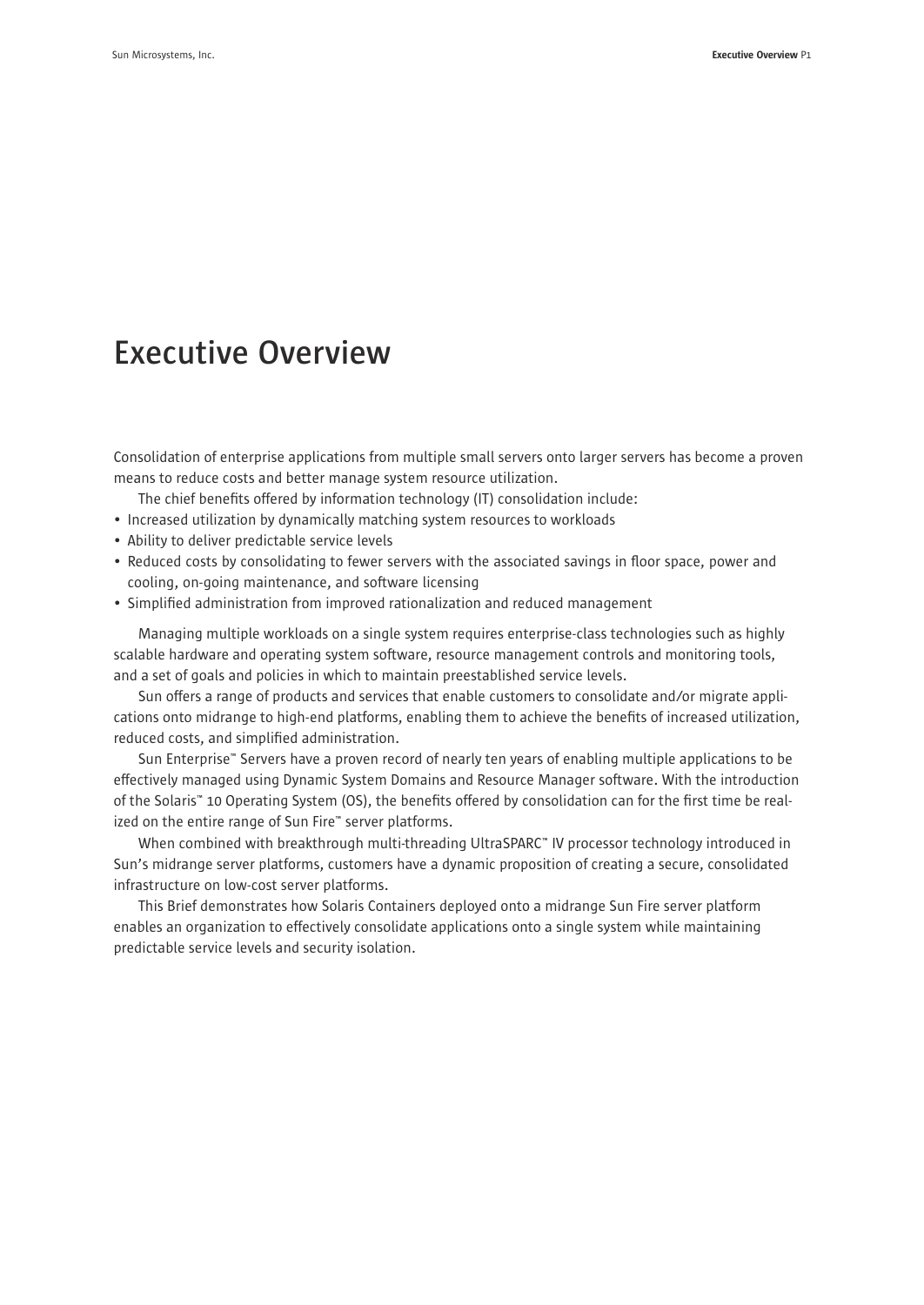### **An Introduction to Solaris Containers**

With the escalating costs of managing vast networks of servers and software components, attention is shifting toward finding new ways to reduce IT infrastructure costs and better manage end-user service levels.

Server consolidation and virtualization techniques help by enabling systems within data centers to be visualized and managed as interconnected computing resources rather than as individual systems, but better ways must be found to provision applications and ensure shared resources are not compromised.

For these resource management techniques to be effective, companies must be able to manage their applications independently, control resource utilization according to business need, isolate faults, and ensure security between multiple applications.

As an integral part of the Solaris 10 OS, Solaris Containers isolate software applications and services using flexible, software-defined boundaries. A breakthrough approach to virtualization and software partitioning, Solaris Containers let many private execution environments be created within a single instance of the Solaris OS. Each environment has its own identity, separate from the underlying hardware, yet behaves as if it is running on its own system, making consolidation simple, safe, and secure.

Because Solaris Containers are location independent, applications can be moved as needed. Each application runs in its own private environment—without dedicating new systems—and many applications can be tested and deployed on a single server without fear that they will impact one another. System and network resources can be allocated and controlled on a fine-grained basis, helping simplify computing infrastructures and improving resource utilization. As a result, companies can better consolidate applications onto fewer servers without concern for resource constraints, fault propagation, or security, simplifying service provisioning.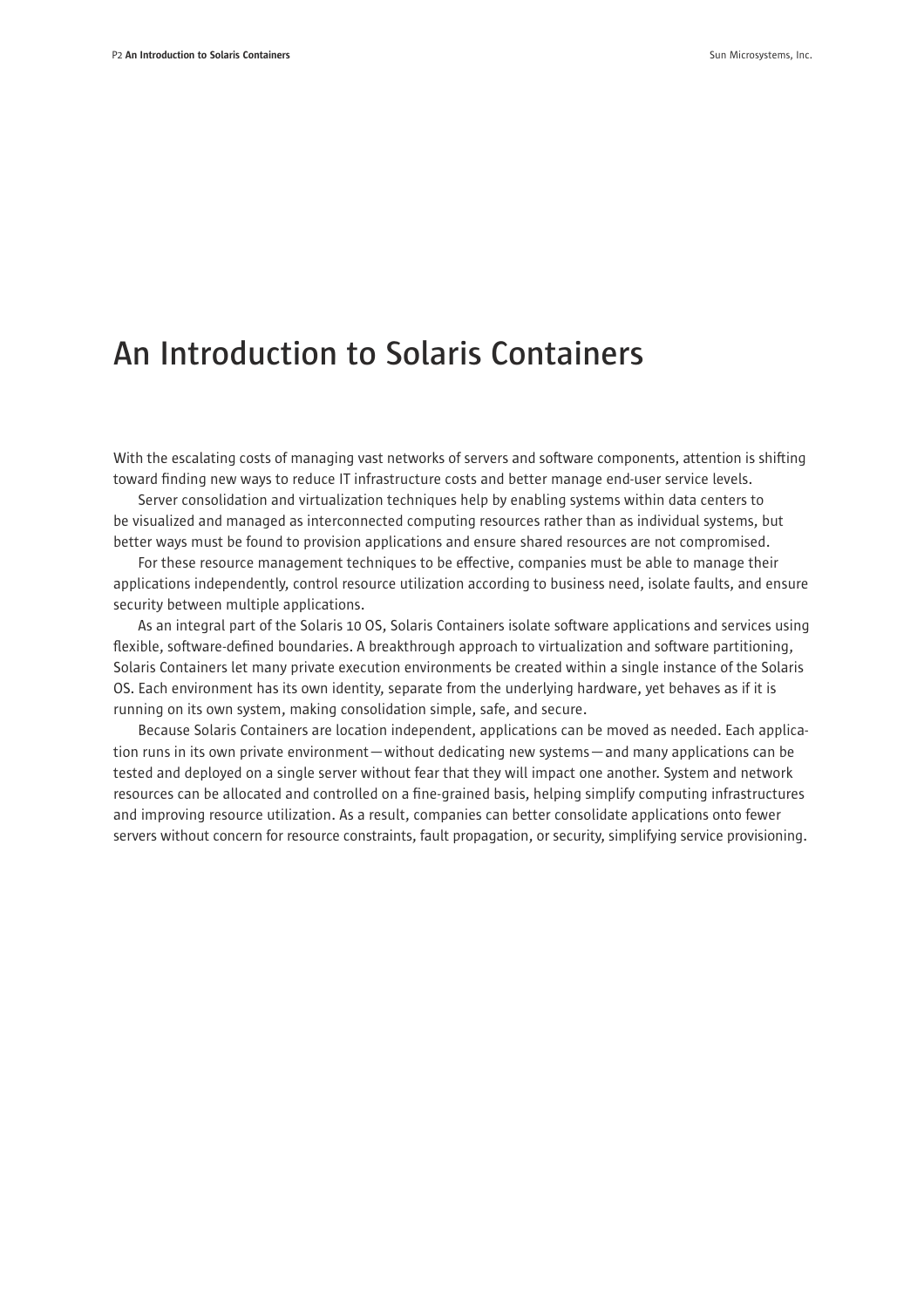## **Benefits of Solaris Containers**

### Increase Resource Utilization and Deliver Predictable Service Levels

No two organizations have the same type of workload or use system resources in the same way. Some utilize batch compute servers and application or database servers, while others share systems in more complex ways. Regardless of how the data center is arranged, a vast amount of potential computing capacity often remains untapped. Users are continually searching for more computing resources to help solve problems, resulting in systems that are alternately overloaded or underutilized.

Server consolidation provides the opportunity to lower costs by reducing the hardware and system administration required to run applications, but provisioning applications with the appropriate resources on a shared system can be tricky. Solaris Containers give businesses the ability to prioritize applications and have control over resource usage. Computing resources—CPUs, physical memory, network bandwidth, and more can be dedicated to a single application one moment, or shared with others in an instant, without moving applications or rebooting the system. For example, a database, Web server, and batch application, each running on its own system, can be consolidated onto a single server configured to give each access to one-third of available system resources. That same server can be automatically reconfigured so that the Web server receives 75 percent of network bandwidth during peak load conditions. With the ability to dynamically move resources to where they are needed most, Solaris Containers help businesses increase resource utilization while ensuring that service-level agreements are met.

### Ensure Application Isolation and Affect Greater Consolidation

Consolidation projects are frequently hampered by a lack of trust in how they will work, which discourages system sharing. With Solaris Containers, organizations can gain control and establish isolation mechanisms in order to improve resource utilization. Each application can be given a private environment in which to run, virtually eliminating error propagation, unauthorized access, and unintentional intrusions. Providing a fine granularity of control, Solaris Containers ensure all workloads have access to an appropriate amount of computing resources, and that no workload is able to consume the entire system unless authorized to do so.

Because resources are isolated and dedicated to a Solaris Container and its applications rather than a complete system, highly efficient application consolidation is now possible. For example, Web servers typically listen to network port 80, and in order to do that they require root privileges, which represent a high security risk. To reduce these risks and run multiple Web servers per system, each Web server can run in a Solaris Container and listen to its own unique port 80 and operate in an isolated and secure manner.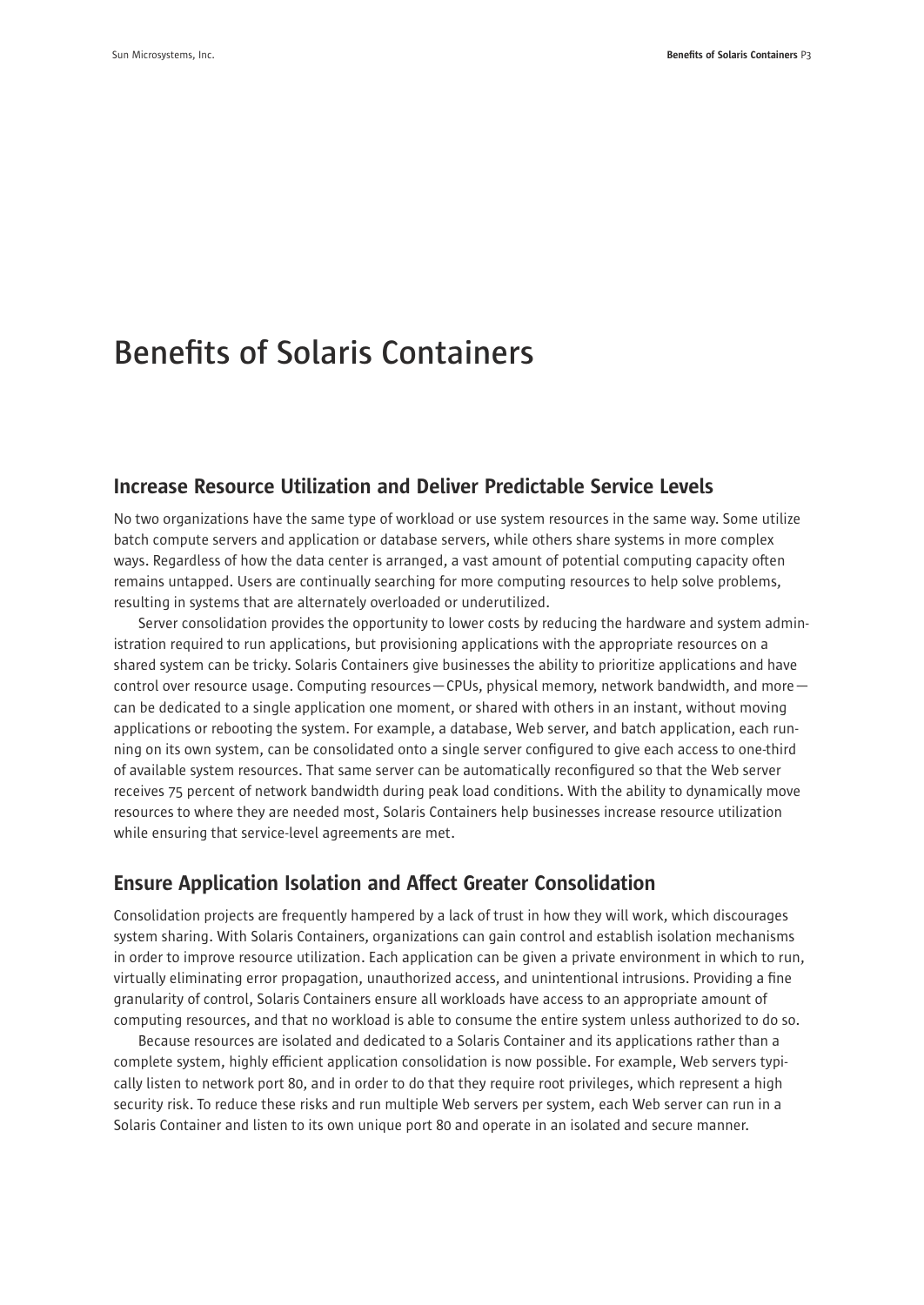### Rapidly Test and Deploy Applications

Developing new applications and services, and getting them operational quickly, is critical. Solaris Containers speed the deployment of new applications. Environments can be preconfigured on multiple systems and moved to where they are needed. Applications and services can be modified and tested in one Solaris Container and later moved to an online area without impacting other users. Multiple deployment scenarios can be tested with ease, and administrators can roll back to previous settings and configurations if needed. Because application testing no longer requires dedicated systems that can sit idle most of the time, companies can spend less to get services up and running.

### Reduce Costs and Improve ROI

Maintaining flexibility and improving manageability are essential to effective cost-cutting strategies. Solaris Containers help businesses organize resources and understand how they are being used. With the ability to securely and dynamically manage and tune Solaris Containers, companies can host multiple applications on one system and use expensive resources to greater effect. In addition, Solaris Containers gather and use workload-based usage data rather than system data, making it easier to accurately charge for resources used. System-related administrative tasks are performed for the entire system, saving time and money.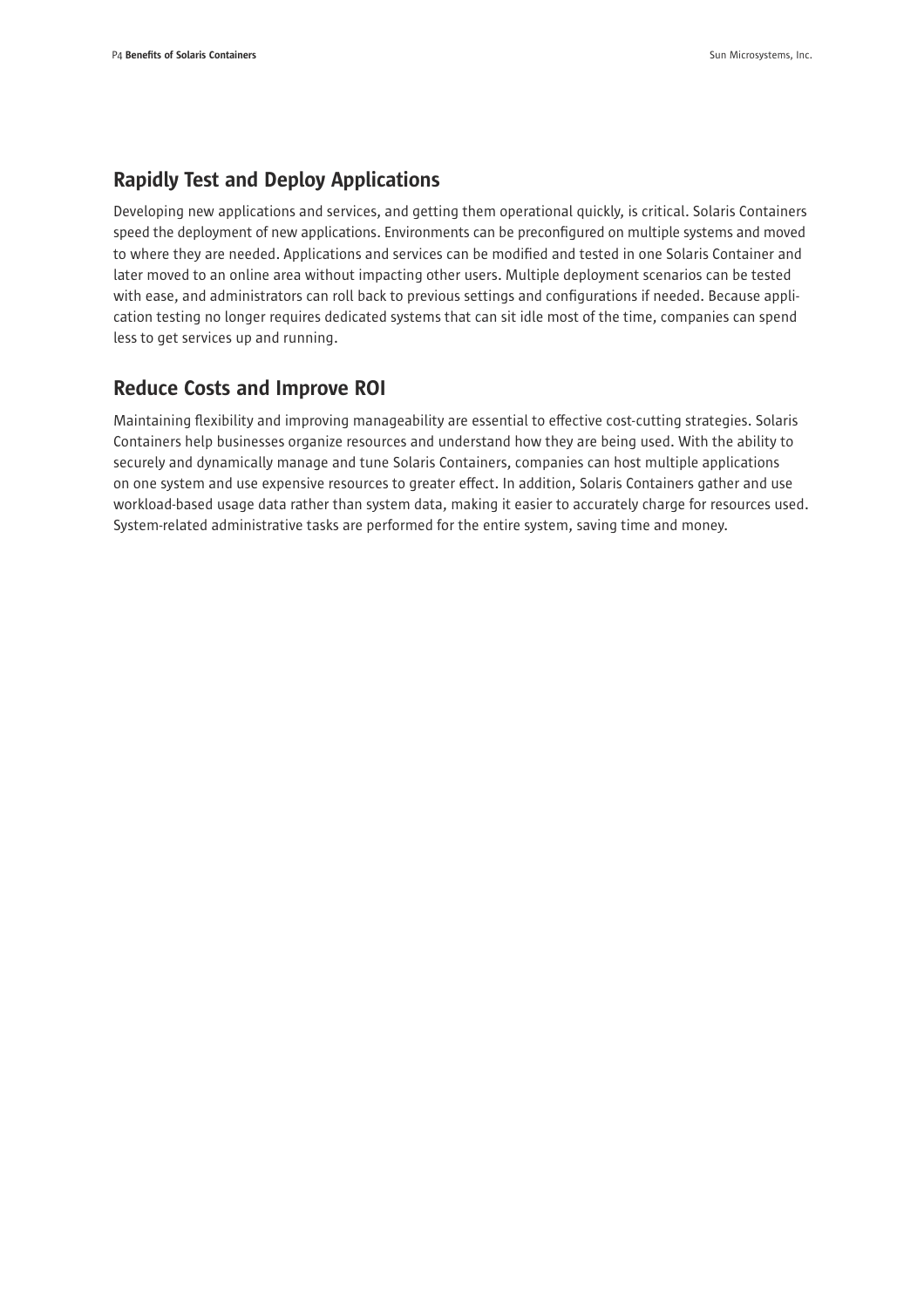### **Software Partitioning and Resource Management**

In earlier Solaris OS versions, resource management required system administrators to add specific software packages to the server. With the release of the Solaris 9 Operating System, resource management facilities were built into the operating system, and resource controls could be implemented using *Projects, Resource Pools, and Fair Share Scheduler* facilities. This was the first implementation phase of Solaris Container technology.

The second phase is implemented with the introduction of the Solaris 10 OS. New to the Solaris 10 OS is a unique partitioning technology called Solaris Zones, which can be used to combine applications safely and with great manageability.

Another addition to the Solaris Containers technology is Dynamic Resource Pools, which provide the capability of separating workloads so that consumption of system resources does not overlap or conflict. They provide a persistent configuration mechanism for processor set and scheduling class assignment. In addition, the dynamic features of resource pools enable administrators to adjust system resources in response to changing workload demands as they happen, without any need to reboot the system.

The Solaris Zones partitioning technology can be used to virtualize operating system services and provide an isolated, secure environment for running applications. When a zone is created, an environment is produced in which processes are isolated from the rest of the system. This isolation prevents processes that are running in one zone from monitoring or interfering with processes running in other zones. Zones also provide means to isolate applications from physical devices on the system, such as network interfaces and storage devices.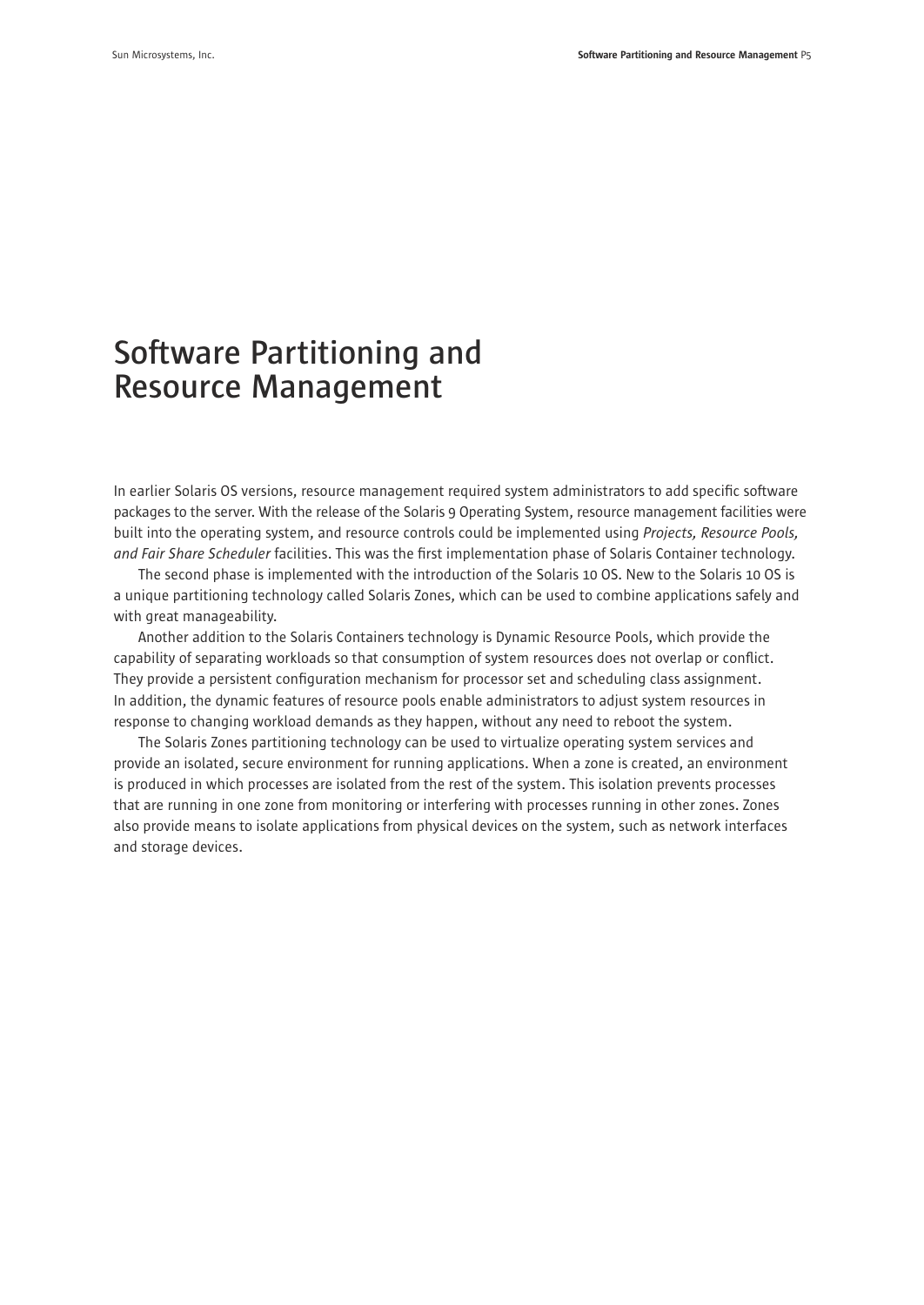### **Scalable Platform for Optimal Workload and Application Performance**

The platform deployed to consolidate and manage multiple workloads and resources requires highly scalable, flexible enterprise-class technology. This platform must allow resources to be scaled, virtualized, managed, and deployed where and when the capacity is needed.

Based on UltraSPARC IV processor technology, Sun's line of midrange and high-end servers are powerful, scalable systems optimized for mid-tier, back-end, and mission-critical applications and deliver industry-leading price/performance and availability for enterprise-class computing.

The Sun Fire V490–E25K servers deliver up to double the application throughput in the same footprint with UltraSPARC IV chip multi-threading (CMT) technology and the Solaris OS, helping ensure optimized application delivery and lowering total cost of ownership.

Sun™ systems have a proven record of nearly ten years of enabling multiple applications to be effectively managed using Dynamic System Domains and Resource Manager software. In addition, with Sun's legacy application support and Solaris binary compatibility guarantee, there is no need to migrate the OS or port applications to take advantage of new hardware features—offering unprecedented levels of investment protection for owners of Sun's previous-generation systems.

Consolidating applications using Solaris 10 and Solaris Container technology on the Sun Fire Enterprise platform helps customers reduce costs, increase utilization, and simplify administration.

#### Sun Fire V890 Server Architecture

At sub-\$50K price points, the Sun Fire V890 server is a midrange system that enables customers to run demanding mission-critical workloads in a low-cost, secure, consolidated environment.

With the computational throughput of multi-threaded processors, the Sun Fire V890 server gives enterprises the capabilities of large systems with the economies of footprint often found only on smaller platforms. Multiprocessing and multi-threading technology delivers up to twice the productivity of Sun's previous generation of servers by running tasks in parallel—speeding database queries, providing remote file service, and accelerating computationally intensive applications. Running the Solaris 10 OS can further improve throughput performance through improved threading libraries and the Dynamic Tracing (dTrace) capability.

This system also features a number of enhancements to improve the availability of systems running mission-critical or data-center applications, including redundant hot-swappable components and optional redundant paths to internal storage. Multiprocessing, high-speed interconnects, high-performance and capacity storage systems, and the Solaris OS all help provide the highest level of scalability, reliability, security, and performance needed for many classes of applications.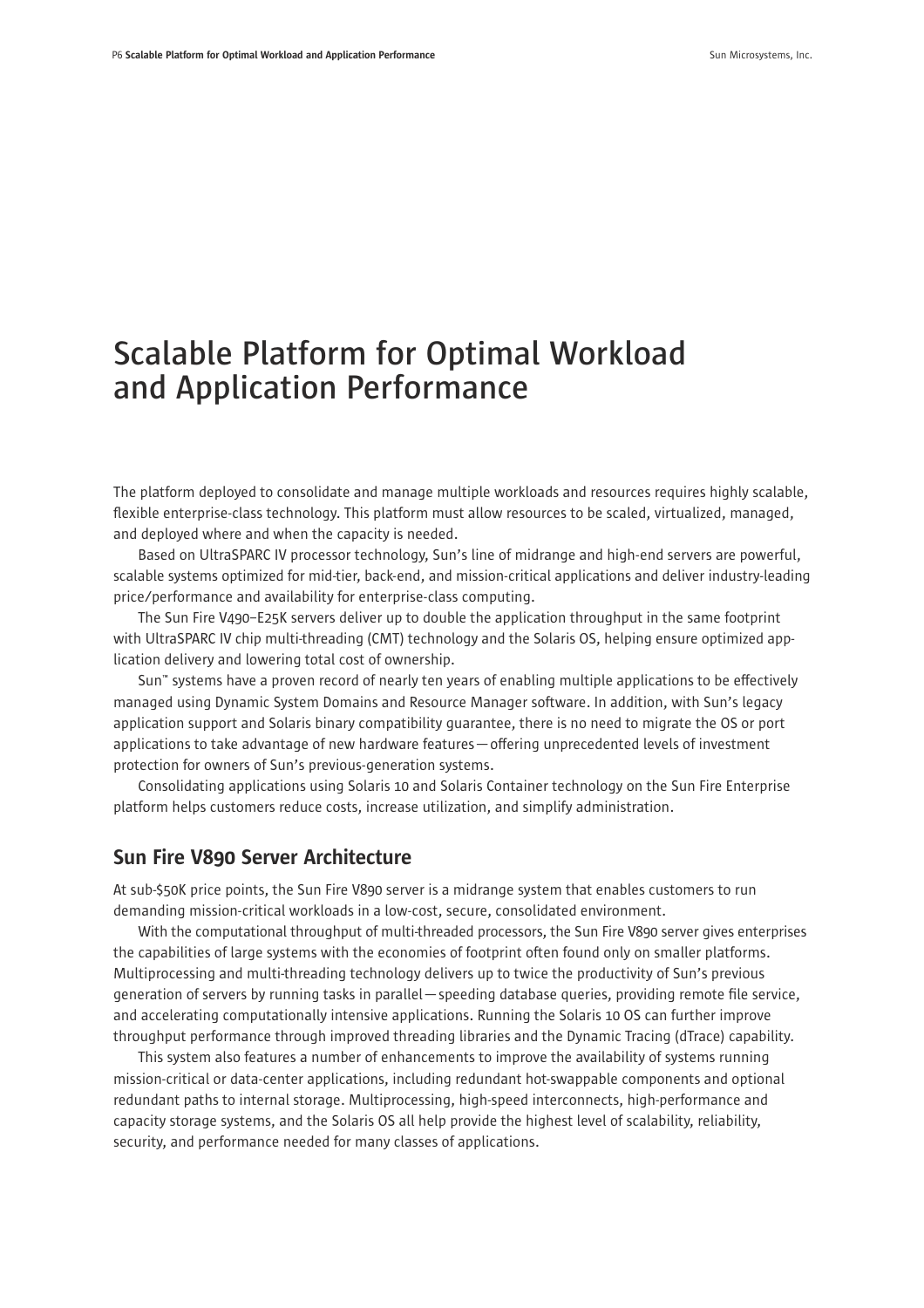### Benchmark Test Environment

The resources and processes to consolidate and manage three disparate enterprise-class applications on the Sun Fire V890 server demonstrated that the system could handle mixed and diverse workloads in a single system while maintaining predictable service levels.

The testing activity described in this section made use of the Solaris Container technology, which is available as standard in the Solaris 10 Operating System. In this benchmark, the Solaris Containers managed a combination of diverse workloads on a Sun Fire V890 midrange server, such as:

- A Secure Web Serving Application—Multiple interactive users accessing a Web Server with a mix of secure HTTP requests over a wide range of file sizes, using industry-standard Secure Sockets Layer (SSL) encryption. The Sun Java™ System Web Server 6.1 was used for this workload.
- An Enterprise JavaBeans™ Business-to-Business Application Multiple interactive users accessing a J2EE<sup>™</sup> Application Server with a mix of transactions that emulate both an order/inventory and a business-to-business supply-chain management environment. The Sun Java System Application Server 8.0 was used to host the Enterprise JavaBeans application.
- An RDBMS-based Decision Support Application—Simulating a data mart, with users submitting complex SQL queries on a large database. This is a batch-oriented workload with high system resource demands, which are both I/O and compute-intensive. The Oracle 10g Database was used as the RDBMS for both the J2EE application server and DSS workloads, using separate database instances.

To obtain a baseline of system utilization measurements and throughput capacity, each of the workloads were run concurrently without resource controls. Then, for comparison, all three workloads were run simultaneously using Solaris Containers to isolate applications and to control consumption of system resources.

### Baseline Performance of Mixed Workloads without Resource Management

The following diagrams demonstrate the cumulative CPU utilization and transaction throughput of running all three workloads together on the Sun Fire V890 server without the benefits of Solaris Containers.



*Figure 1. Mixed Workload CPU Utilization, Without Containers*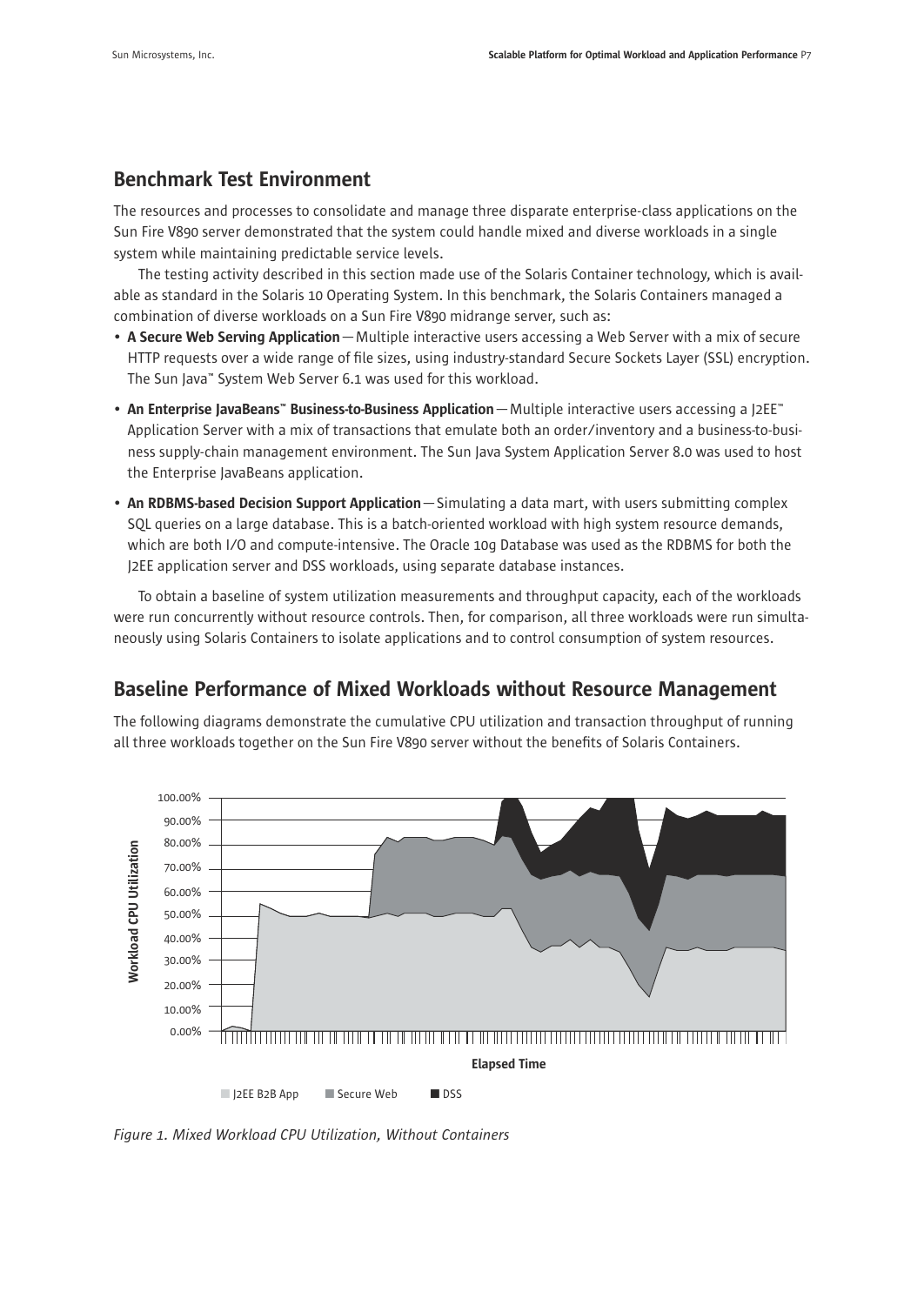

*Figure 2. Mixed Workload Transaction Throughput, Without Containers*

As demonstrated above, when all three workloads run simultaneously, the J2EE B2B application throughput suffers significantly and the DSS workload shows inconsistent throughput.

Individually, the J2EE B2B Application initially consumes approximately 50 percent of system resources but is eventually reduced to only 33 percent of resources when the other workloads are introduced. This results in a reduction of transaction throughput, which can also negatively affect user response time.

For a production environment in which the transaction response times are a critical component of the business, running multiple workloads without resource controls can result in interruptions or reduced service levels.

In addition, the mixture of secure and non-secure applications on the same system require the implementation of controls to ensure that users or processes in one application space cannot affect data or resources in another.

### Mixed Workload Performance Using Solaris Zones and Resource Pools

To ensure predictable service levels and workload isolation, each application was configured in a separate Container and enabled with a unique resource pool in order to meet the following business criteria:

| <b>Application</b>  | % CPU Demand | % CPU Allocated |
|---------------------|--------------|-----------------|
| <b>J2EE B2B App</b> | 50           | 50              |
| Secure Web Server   | 30           | 25              |
| <b>RDBMS</b>        | 25           | 25              |

Although the CPU demand of the Secure Web Server transactions consumed as much as 30 percent of the total system processor resource, in this demonstration the resource pool was configured to allow only 25 percent of system resources.

For both the Secure Web Server and J2EE B2B application Containers, private network interfaces were configured using the Container administration utilities. This was done to ensure each Container could send and receive data from its respective client systems.

In addition, each of the three Containers had separate file systems mounted with the data required to support the application software. These were not visible to the other Containers.

The following diagrams demonstrate processor utilization and transaction throughput when running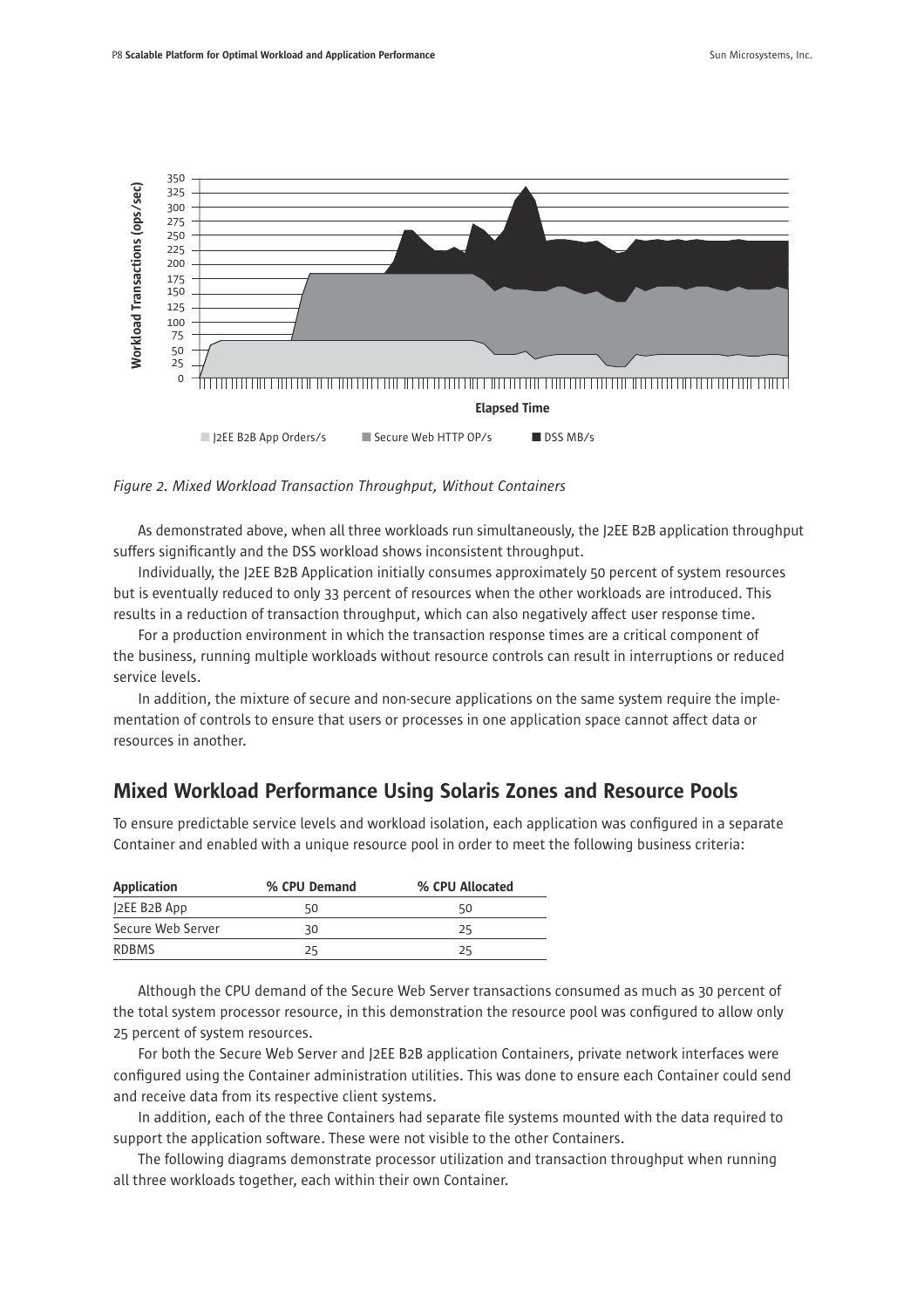

*Figure 3. Mixed Workload CPU Utilization, With Containers*



*Figure 4. Mixed Workload Transaction Throughput, With Containers*

After configuring each of the workloads to use the preselected amount of system resources for the specified Container, the throughput of each of the workloads reaches its desired level of performance. This remains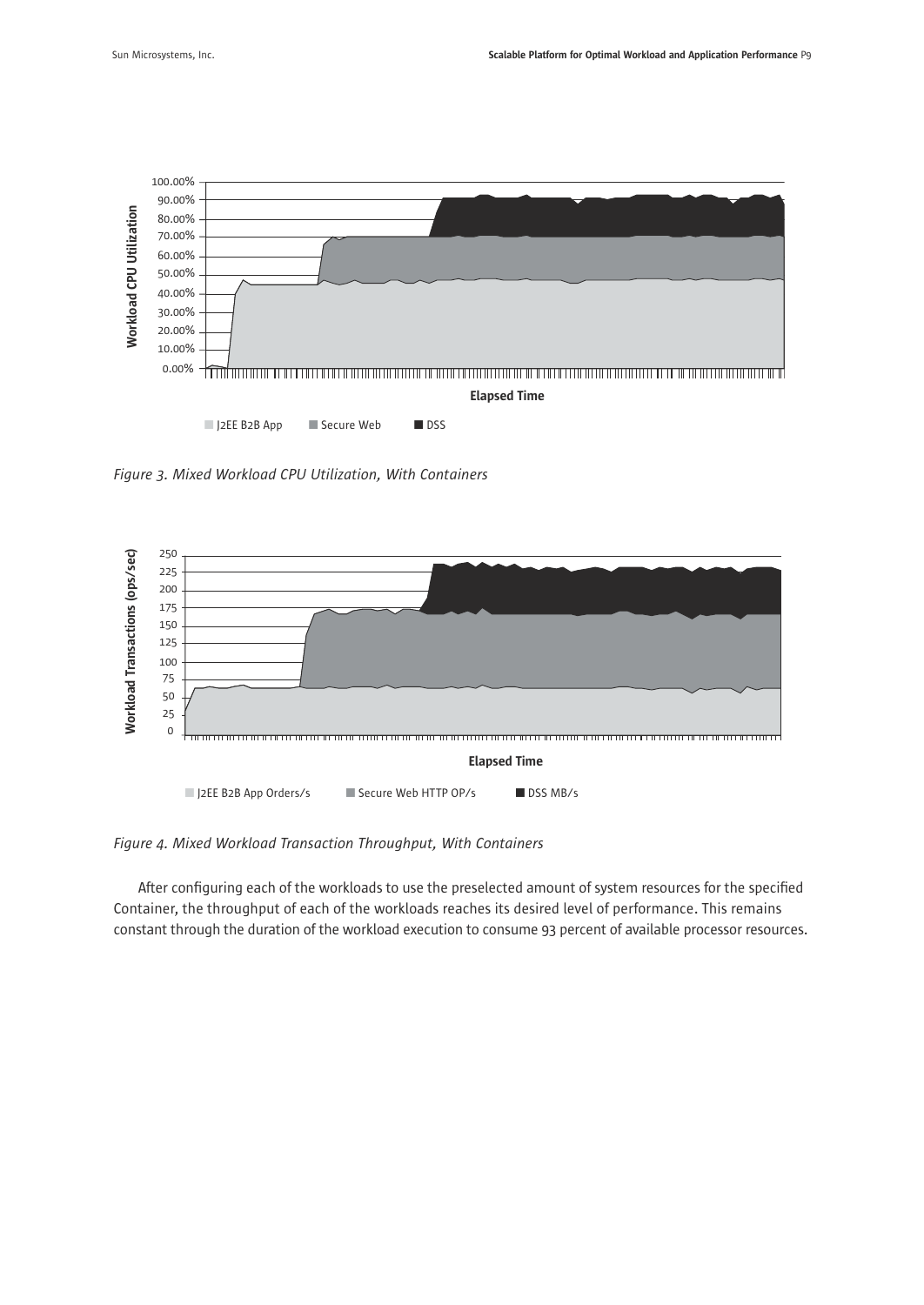# **Conclusion**

The results of these benchmarks show that consolidating applications to the Sun Fire V890 server running the Solaris 10 Operating System provides an ideal solution to handle mixed and diverse workloads in a single system while maintaining predictable service levels.

Solaris 10 Containers demonstrate the value of operating system virtualization and partitioning to isolate application execution environments with the flexibility to effectively manage consolidated commercial workloads.

As a result, companies can increase utilization, reduce costs, and simplify administration of their IT infrastructure.

Specific benefits of deploying Solaris Containers on Sun midrange servers are demonstrated as:

#### Increased Utilization

- Improve usage of system resources by dynamically configuring, creating, deleting, or resizing containers according to workload size, type, or schedule.
- Meet changing resource demands by shifting resources from one application to another with no downtime.
- Increase utilization by deploying up to 8000 secure, fault-isolated software partitions—to run multiple applications on the same server with one instance of the Solaris OS.

### Reduce Costs

- Reduce costs by consolidating to fewer servers and using partitioning technologies to dynamically allocate and share existing resources.
- Reduce floor space and power costs by consolidating to fewer servers and creating multiple "systems within a system" with Solaris Containers.
- Reduce cost of ownership with a shared server among departments or projects, using Sun's partitioning technology to dynamically control system resources without impacting the entire system.
- Reduce the costs of maintaining multiple operating systems by using Solaris Containers supporting multiple independent execution environments within the same instance of the Solaris OS.

#### Simplify Administration

- Reduce the complexity of managing hundreds, even thousands of applications, multiple servers, and multiple operating systems by consolidating and utilizing partitioning to run multiple applications on fewer servers.
- Rapidly deploy new applications in minutes by using Containers that can be instantly created or modified with no impact to other applications on the system.
- Reduce the complexity of applying upgrades and enhancements to multiple application environments with Solaris Containers that share a single Solaris OS instance.